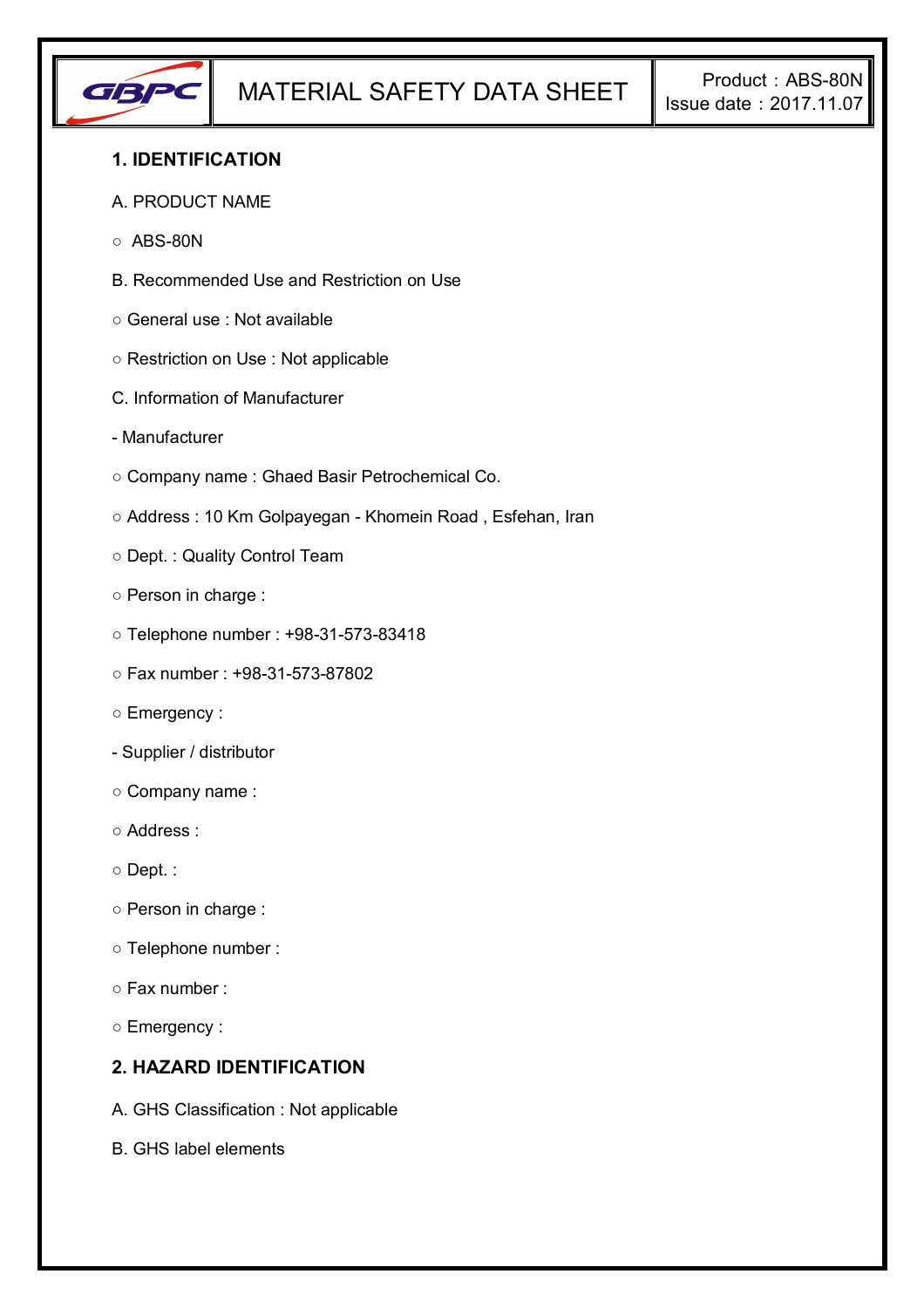

- Hazard symbols : Not applicable
- Signal word : Not applicable
- Hazard statement : Not applicable
- Precautionary statements : Not applicable
- C. Other hazards which do not result in classification :
- NFPA rating: (0~4 steps) : Health=1, Flammability=1, Reactivity=0

# **3. COMPOSITION/INFORMATION ON INGREDIENTS**

| Chemical name                              | CAS No         | Contents(%) |
|--------------------------------------------|----------------|-------------|
| Acrylonitrile-butadiene-styrene co-polymer | 9003-56-9      | $97 - 100$  |
| Stabilizer                                 | Proprietary    | $0 - 1$     |
| Lubricant                                  | Proprietary    | $0 - 2$     |
| Acrylonitrile monomer                      | $107 - 13 - 1$ | < 0.1       |
| Butadiene monomer                          | 106-99-0       | < 0.1       |
| Styrene monomer                            | 100-42-5       | < 0.1       |

# **4. FIRST-AID MEASURES**

A. Eye Contact :

- Immediately flush eyes with plenty of water at least 15minutes.
- If irritation persists, get a doctor's examination.
- Lifting eyelids occasionally to wash eyelids down enough to follow up.
- B. Skin Contact :
- Wash the contaminated skin area with running water.
- Cooling the contaminated skin with cool running water when contact with melt.
- Get medical attention when burn by melt.
- C. Inhalation :
- Remove exposed person to fresh air.
- Remove victim to fresh air and keep at rest in a position comfortable.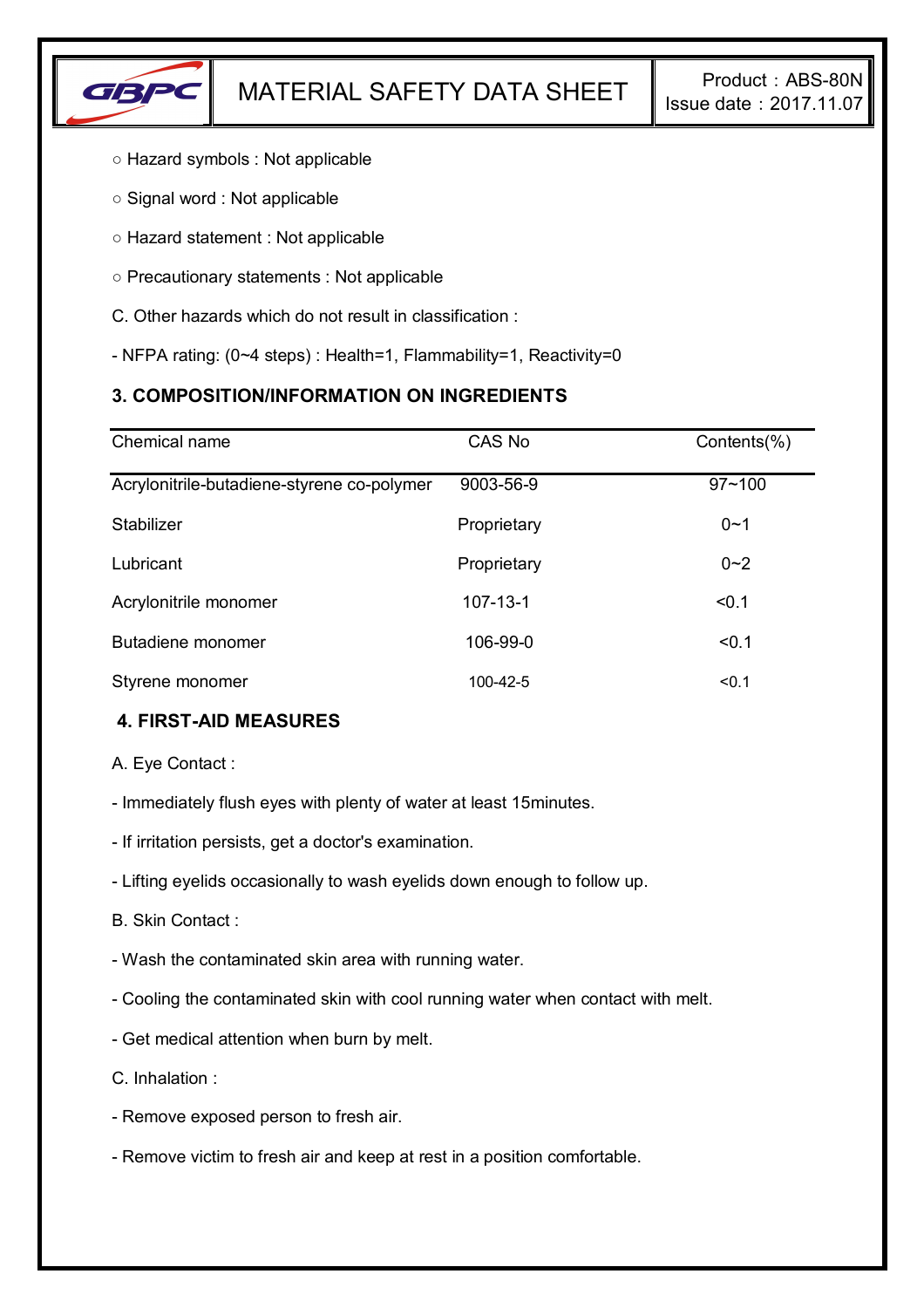

- Get medical attention.
- D. Ingestion :
- Rinse mouth with water.
- Give large amounts of water to relieve stimulus.
- Toxic by ingestion does not high.
- If irritation or symptoms occurs, get a doctor's examination.
- E. Delay and immediate effects and also chronic effects from short and long term
- exposure : Not available
- F. Notice to Physician :
- Treatment may vary with condition of victim and specifics of incident.

## **5. FIRE FIGHTING MEASURE**

- A. Suitable (Unsuitable) extinguishing media :
- Extinguishing media : Carbon Dioxide, Dry Chemical, Water.
- Unsuitable Extinguishing media : Do not use direct water.
- Big Fire : Water spray, regular foam
- B. Specific hazards arising from the chemical
- Combustion : Carbon monoxide, Carbon dioxide, hydrogen cyanide
- Levels of fire hazard : Not available
- C. Fire fighting procedures and equipments :
- Wear appropriate personal protective equipment(see section 8. EXPOSURE

### CONTROLS/PERSONAL PROTECTION).

- Avoid inhalation of smoke or gas when fire fighting.
- Move container from fire area if it can be done without risk.
- Cool containers with water until well after fire is out.

### **6. ACCIDENTAL RELEASE MEASURES**

A. Personal Precautions, Protective Equipment and Emergency procedures :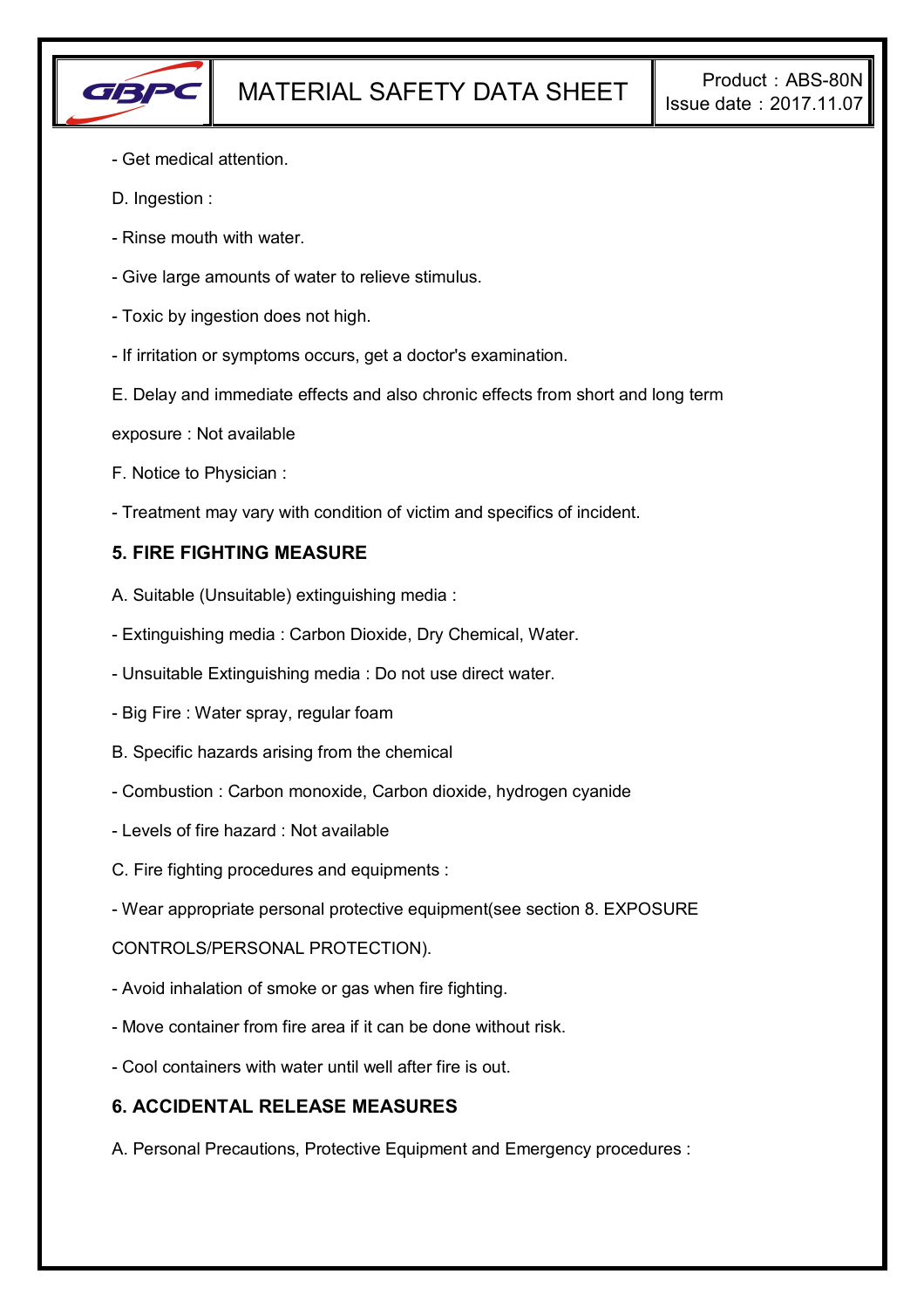

- Perform in accordance with 「See section 8. EXPOSURE CONTROLS /

PERSONAL PROTECTION」. Put on appropriate personal protective equipment.

- Where possible allow leak of molten material to solidify mechanical and

chemical protective.

- Use a way to minimize dust.
- Avoid contact with eyes and skin.
- Avoid inhalation of substance itself or combustion.
- Evacuation against the wind.
- Avoid contact with heat, sparks, flame or other ignition sources.
- B. Environmental Precautions
- Avoid dispersal of spilt material and runoff and contact with waterways, drains

and sewers. If large spills, advise emergency services.

- C. Methods and materials for containment and cleaning up :
- For small spills.
- Remove all sources of ignition.
- Suppression occurrence of dust.
- Appropriate container for disposal of spilled material collected.
- Ventilate leak areas and clearing leak area.
- For large spills.
- Remove all sources of ignition.
- Suppression occurrence of dust.
- Avoid entering to sewers or water system.
- For disposal of spilled material in appropriate containers collected and clear

surface.

- Appropriate container for disposal of spilled material collected.

# **7. HANDLING AND STORAGE**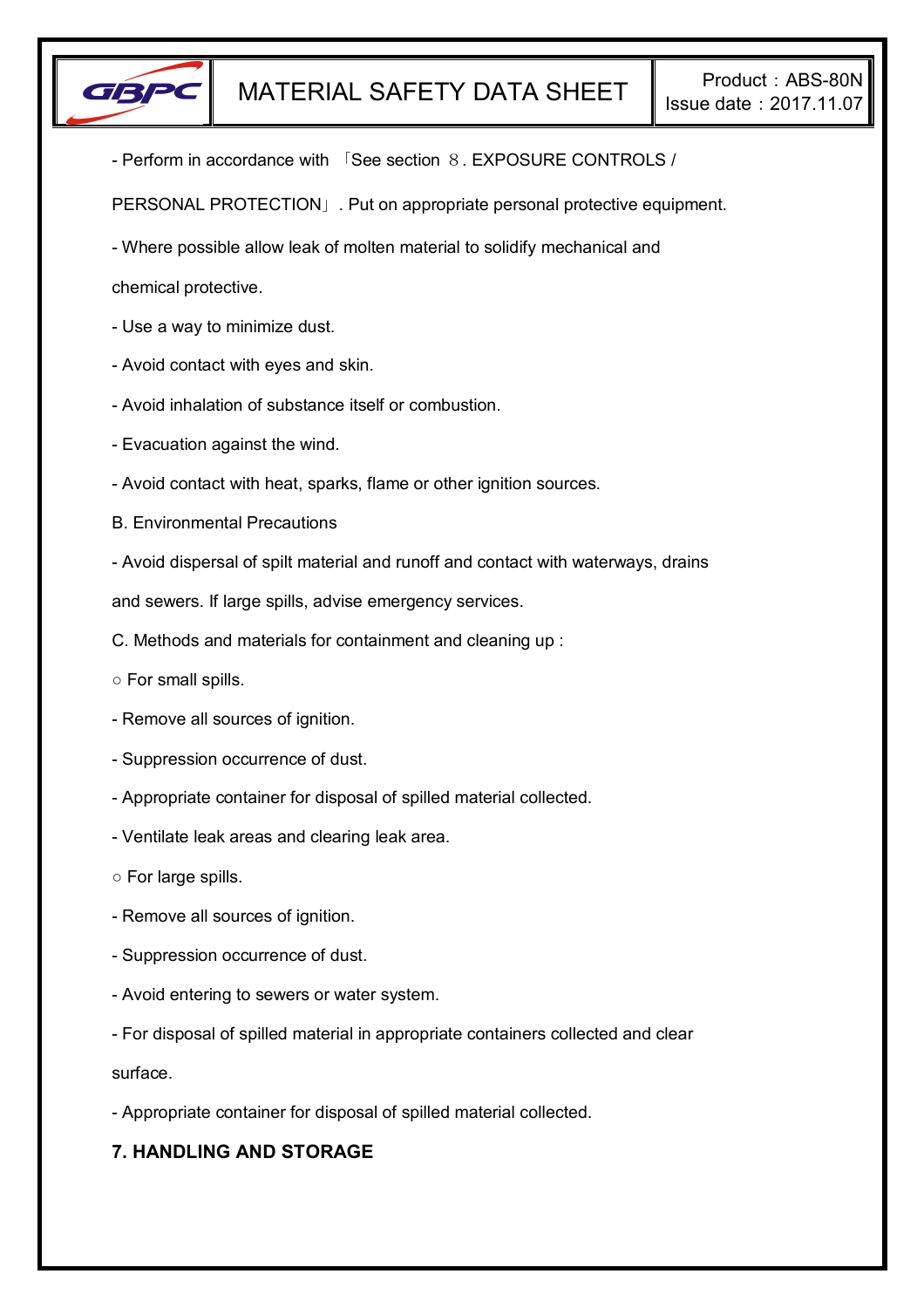

- A. Handling :
- Perform in accordance with 「See section 8. EXPOSURE CONTROLS /

PERSONAL PROTECTION」. Put on appropriate personal protective equipment.

- Handle in a well-ventilated place.
- Avoid contact with heat, sparks, flame or other ignition sources.
- Remove all sources of ignition.
- Use all the equipment after the ground.
- Wash thoroughly after handling.
- B. Storage Precautionary Statements :
- Keep in original container and tightly closed.
- Avoid contact moisture.
- Avoid contact with incompatible materials.

### **8. EXPOSURE CONTROLS/PERSONAL PROTECTION**

- A. Exposure limit
- Exposure limit under ISHL : Not applicable
- ACGIH : Not applicable
- Biological exposure limits : Not applicable
- B. Engineering Controls

- A system of local and/or general exhaust is recommended to keep employee exposures above the Exposure Limits. Local exhaust ventilation is generally preferred because it can control the emissions of the contaminant at its source, preventing dispersion of it into the general work area. The use of local exhaust ventilation is recommended to control emissions near the source.

C. Personal Protective Equipment :

 $\gamma$  Respiratory Protection : Use the respirator be given official approval by Iranian Occupational Health Association (IOHA). Under conditions of frequent use or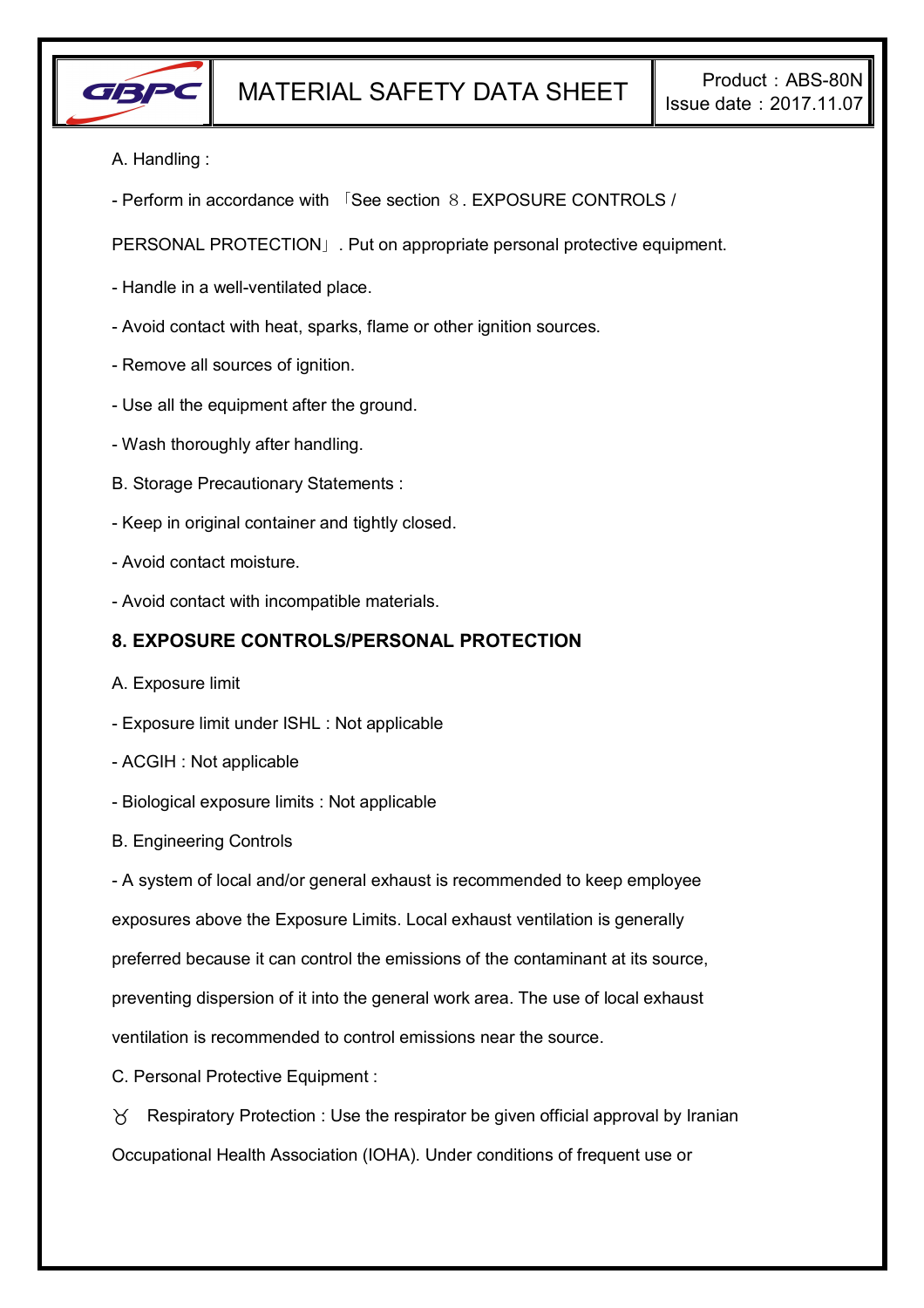

heavy exposure, Respiratory protection may be needed. Respiratory protection is ranked in order from minimum to maximum. Consider warning properties before use.

- Dust, mist, fume-purifying respiratory protection

- Any air-purifying respirator with a corpuscle filter of high efficiency

- Any respiratory protection with a electromotion fan(for dust, mist,

fume-purifying)

※ For Unknown Concentration or Immediately Dangerous to Life or

**Health** 

- Self-contained breathing apparatus(pressure-demand or other

positive-pressure mode in combination)

- Supplied-air respirator with full facepiece

 $\forall$  Eye Protection : Wear primary eye protection such as splash resistant safety

goggles with a secondary protection faceshield. Provide an emergency eye

wash station and quick drench shower in the immediate work area.

 $\gamma$  Hand Protection : Wear chemical resistant protected gloves if there is hazard potential for direct skin contact. Wear heat resistant protected gloves to withstand the temperature of molten product.

 $\gamma$  Body Protection : Wear chemical resistant protected clothing if there is hazard potential for direct contact.

# **9. PHYSICAL AND CHEMICAL PROPERTIES**

A. Appearance : Solid

B. Odor : Distinctive odor

C. Odor threshold : Not available

D. pH : 7

E. Melting point/Freezing point : Not applicable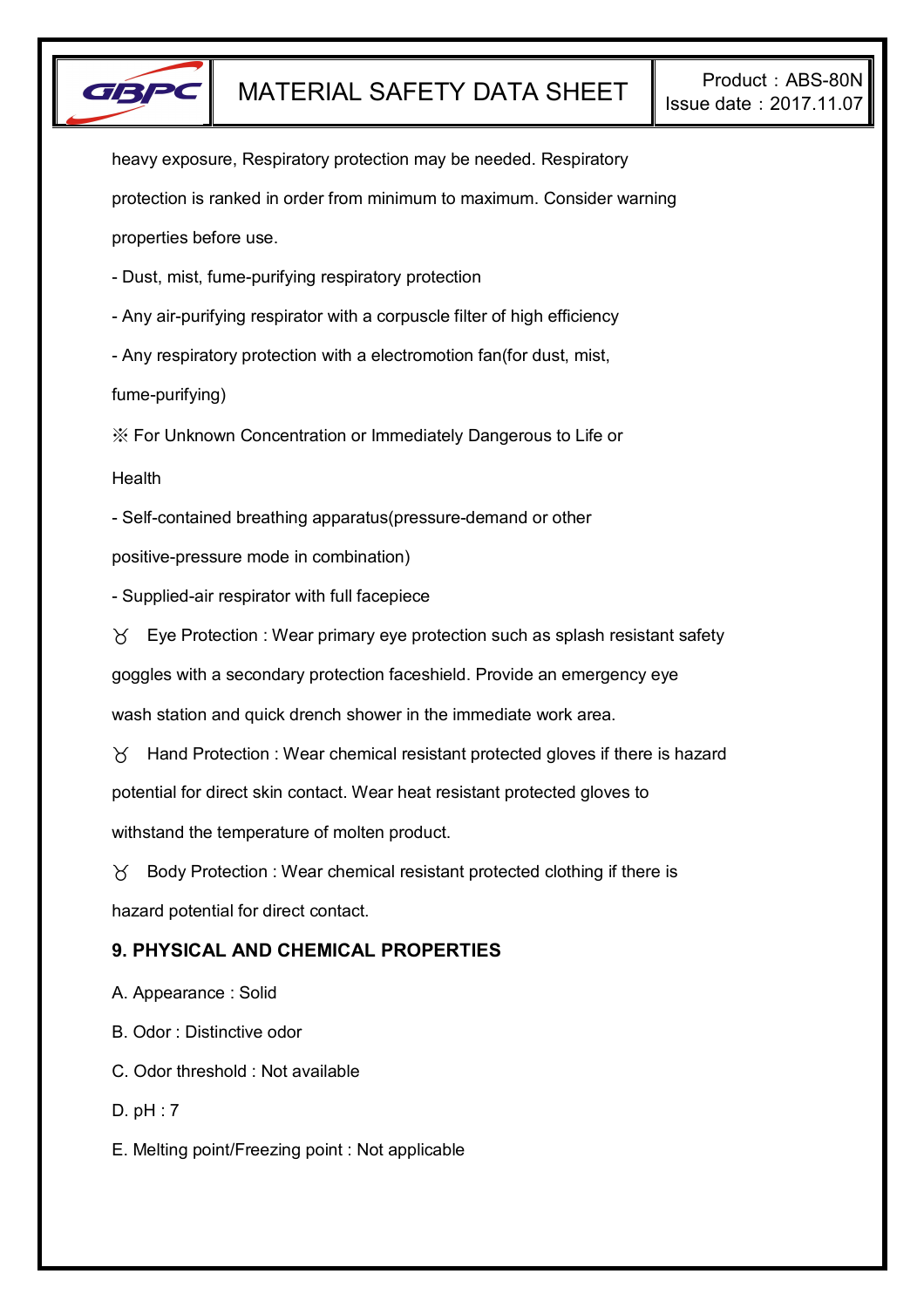

- F. Initial Boiling Point/Boiling Ranges : Not applicable
- G. Flash point : 349℃(660℉)
- H. Evapourating Rate : Not applicable
- I. Flammability(solid, gas) : 1/16" HB(UL 94)
- J. Upper/Lower Flammability or explosive limits : Not available
- K. Vapour pressure : Not applicable
- L. Solubility :
- Water : Insoluble
- Acetone, MEK, dichloromethane: Soluble
- Alcohol, Mineral Oil: insoluble
- M. Vapour density(Air=1) : Not applicable
- N. Relative density : 1.02~1.17
- O. Partition coefficient of n-octanol/water : Not available
- P. Autoignition Temperature : 455℃
- Q. Decomposition Temperature : Not applicable
- R. Viscosity : Not applicable
- S. Molecular weight : 50,000~200,000

### **10. STABILITY AND REACTIVITY**

- A. Stability
- This material is stable under recommended storage and handling conditions
- Decompose at 320℃ on heating.
- B. Possibility of Hazardous Reaction
- Will not occur.
- C. Conditions to Avoid
- Avoid contact with heat.
- Avoid contact with heat, sparks, flame or other ignition sources.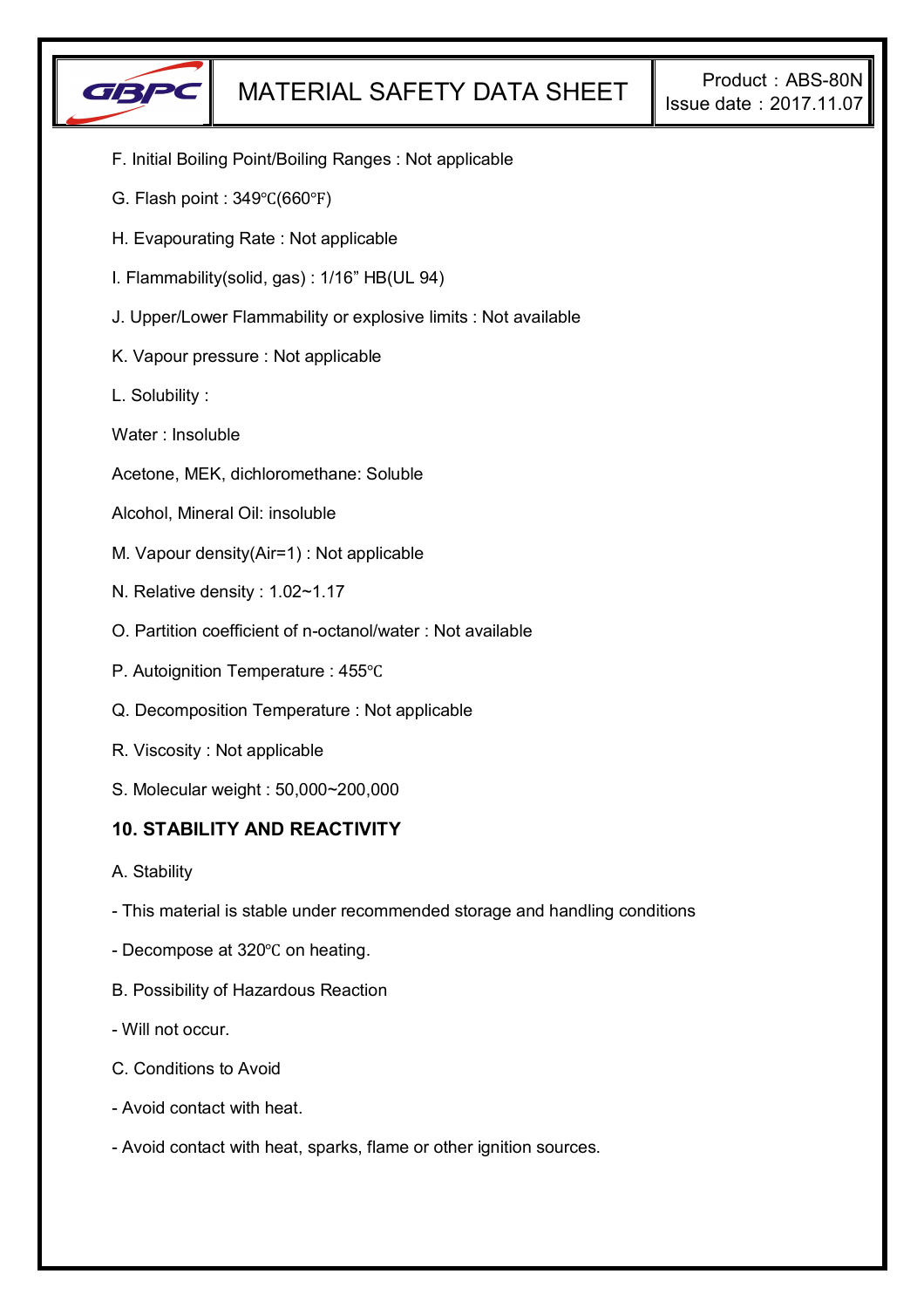

- D. Materials to Avoid
- Strong oxidizing agents.
- E. Hazardous Decomposition Products
- Hydrogen cyanide
- Generate monomer, oxides, gas/steam, hydrocarbon, low-molecular oligomers

ring, gas products when heated to high temperature.

## **11. TOXOCOLOGICAL INFORMATION**

- A. Information on the likely routes of exposure
- $\forall$  (Respiratory tracts) : Not available
- $\forall$  (Oral): Not available
- (Eye ∙ Skin) : Not available
- B. Delayed and immediate effects and also chronic effects from short and long term

exposure

- $\forall$  Acute toxicity : Not available
- $\gamma$  Skin corrosion/irritation : Not available
- $\gamma$  Serious eye damage/irritation : Not available
- $\gamma$  Respiratory sensitization : Not available
- $X$  Skin sensitization : Not available
- Carcinogenicity : Not available
- $\gamma$  Germ cell mutagenicity : Not available
- $\gamma$  Reproductive toxicity : Not available
- $\gamma$  Specific target organ toxicity(single exposure) : Not available
- $\gamma$  Specific target organ toxicity(repeated exposure) : Not available
- $\chi$  Aspiration hazard : Not available
- Chronic effect : Not available
- C. Calculation the classification of the mixture(acute toxicity estimate calculation
- etc.) : Not applicable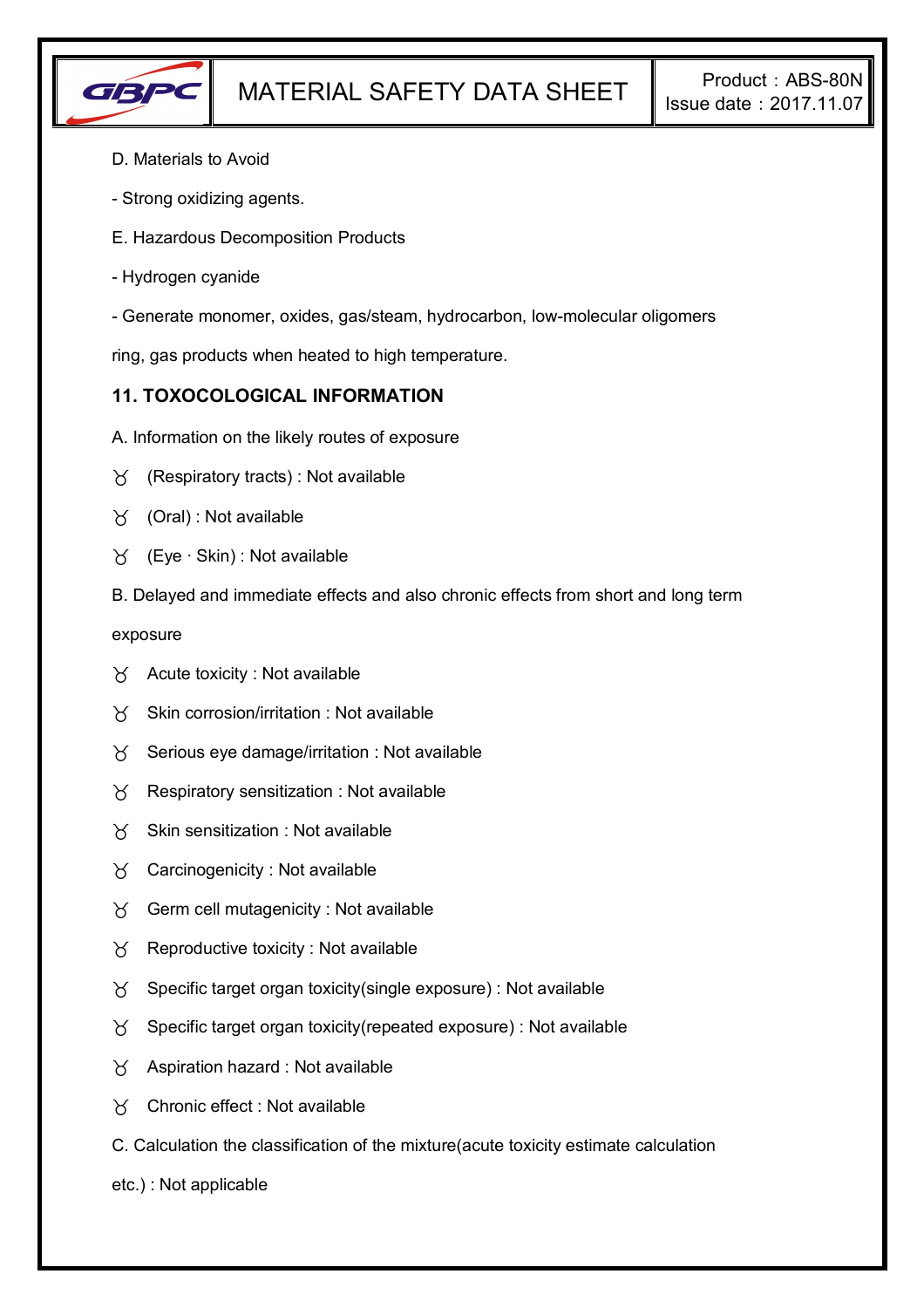

# **12. ECOLOGICAL INFORMATION**

- A. Ecotoxicity : Not available
- B. Persistence and degradability : Not applicable
- C. Bioaccumulative potential : Not applicable
- D. Mobility in soil : Not available
- E. Other adverse effects : Not applicable

### **13. DISPOSAL CONSIDERATION**

A. Disposal methods

- The user of this product must properly characterize the waste/container generated from the use of this product in accordance with all applicable federal, state and/or local laws and regulations in order to determine the proper disposal of the waste in accordance with all applicable federal, state and/or local laws and regulations.

B. Special precautions for disposal :

- The user of this product must disposal by oneself or entrust to waste disposer or person who other' s waste recycle and dispose, person who establish and operate waste disposal facilities.

- Dispose of waste in accordance with local regulation.

### **14. TRANSPORT INFORMATION**

- A. UN number : Not regulated for transport of dangerous goods
- B. Proper shipping name : Not applicable
- C. Hazard class : Not applicable
- D. Packing group : Not applicable
- E. Marine pollutant : Not applicable
- F. Special precautions for user related to transport or transportation measures :

1) EmS FIRE SCHEDULE : F-A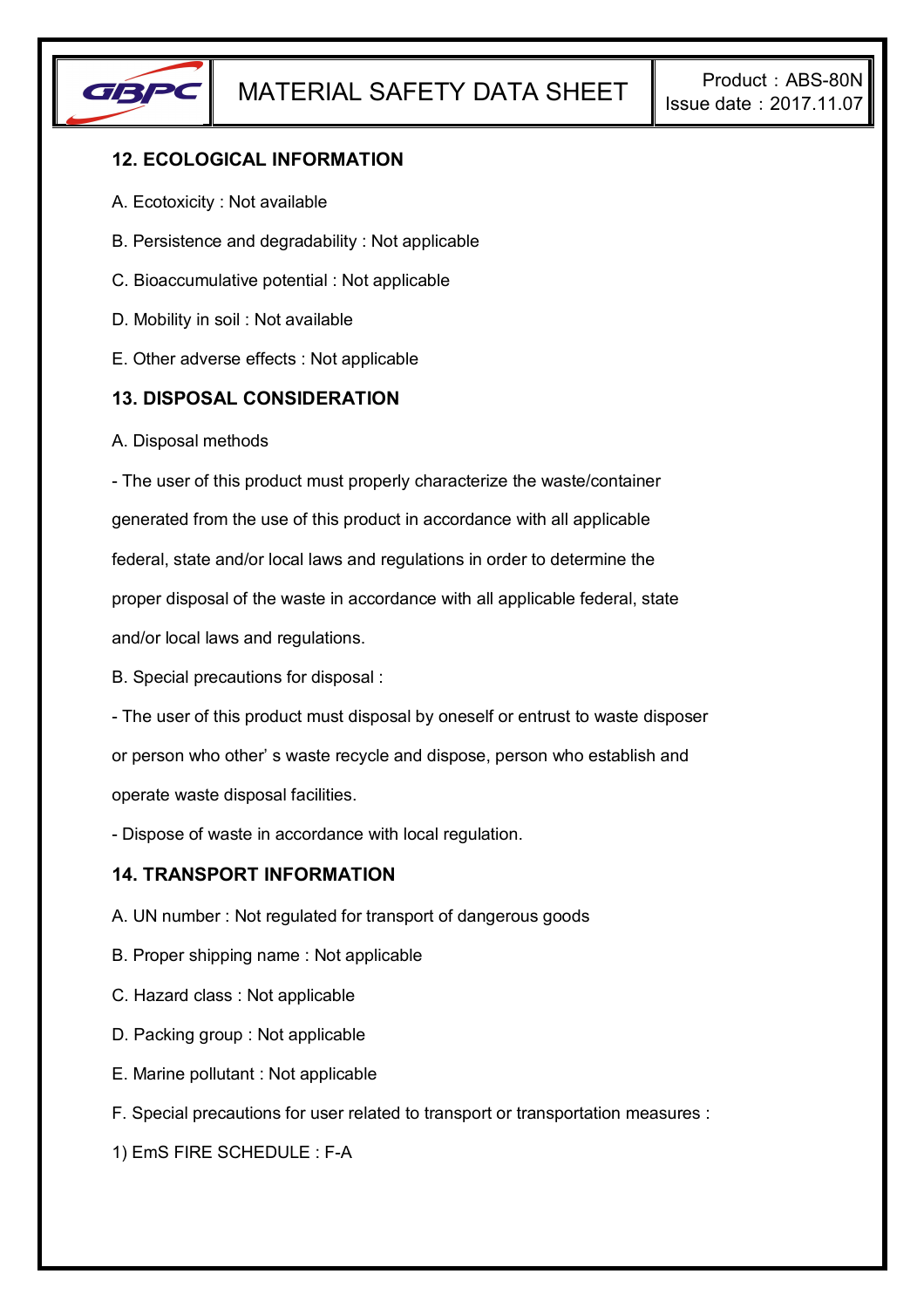

#### 2) EmS SPILLAGE SCHEDULE : S-H

## **15. REGULATORY INFORMATION**

A. This product is not subject to the chemical for classification and labeling

under ISHL Article 41.

- B. The Toxic Chemical Control Act
- This product is not classified as Toxic chemical and Observational chemical
- Toxic Release Inventory(TRI) Chemicals: Not regulated
- C. Dangerous goods Safety Management Law: Not applicable
- D. US regulations
- OSHA regulation (29CFR1910.119) : Not applicable
- CERCLA section 103 (40CFR302.4) : Not applicable
- EPCRA section 302(40CFR355.30) : Not applicable
- EPCRA section 304(40CFR355.40) : Not applicable
- EPCRA section 313(40CFR372.65) : Not applicable
- E. Other local or international regulation
- POPs Management Law : Not applicable
- Rotterdam Convention on Harmful Chemicals & Pesticides : Not applicable
- Stockholm Convention on Persistent Organic Pollutants : Not applicable
- Montreal Protocol on Substances That Deplete the Ozone Layer
- : Not applicable
- Information of EU Classification : Not available

### **16. OTHER INFORMATION**

#### A. Reference

- This MSDS is prepared in accordance with ISHL Article 41 and GBPC Petrochemical Co.,

Ltd.

B. Issue date:2017.11.07